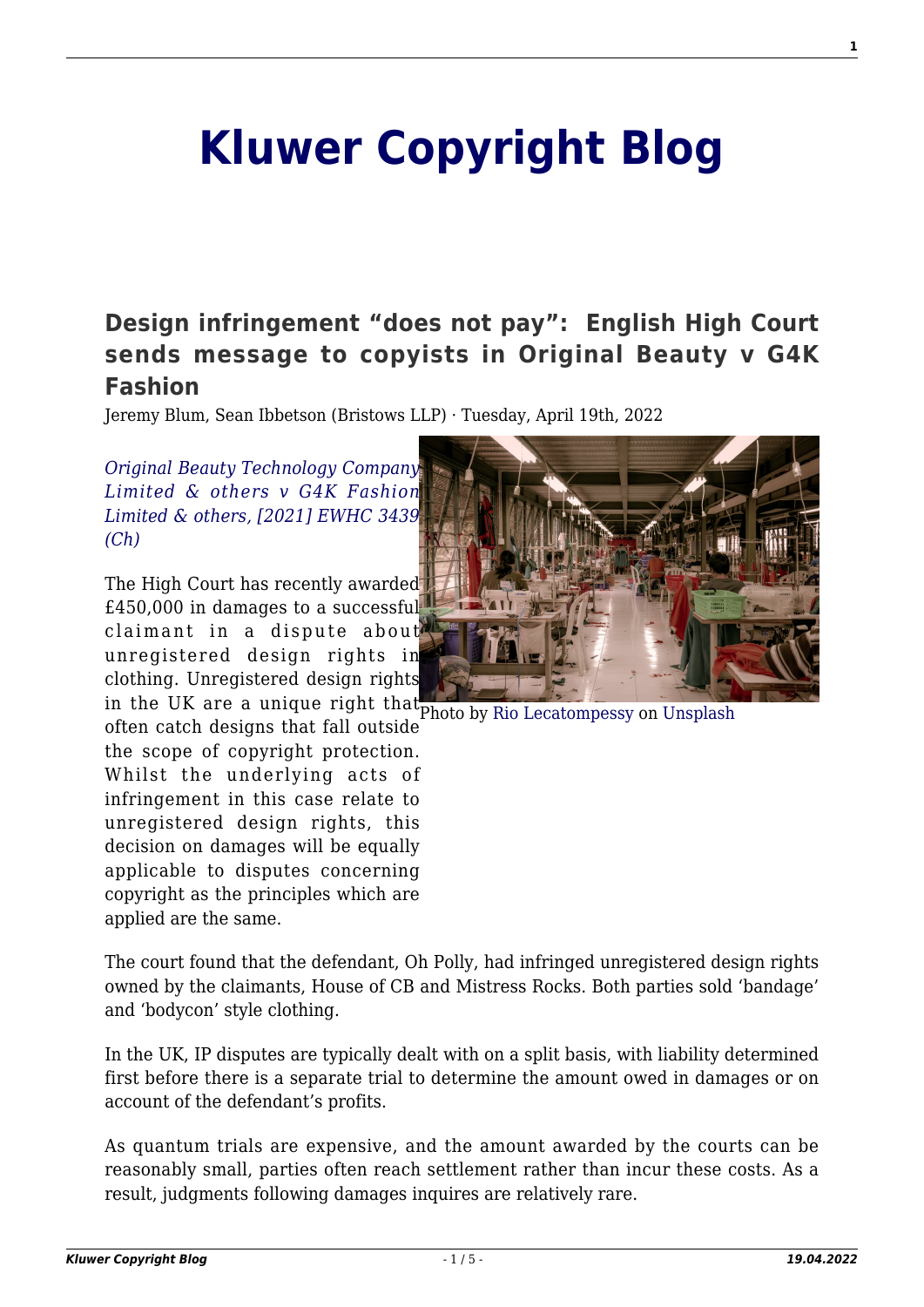Oh Polly and House of CB were unable to reach a settlement, leaving us with an interesting judgment. The case is also interesting because the sum awarded, including a sum of £300,000 in 'additional damages', is quite large for a design rights case in the UK.

### **Background**

House of CB brought a claim against Oh Polly for infringement of their UK and EU unregistered design rights in relation to 91 items of clothing.

20 of these 91 items were selected as being a representative sample to assess for infringement purposes, and the judge found that seven of the 20 selected garments were infringing. The evidence showed that the defendants had typically collected images of the claimants' clothing and then sent these to a factory to be copied.

In total, 15,393 infringing items were sold over a period of four years, and the judge found that the defendants had a "*couldn't care less*" attitude to IP rights. This justified an award of additional damages, which is available in the UK for cases of flagrant infringement.

The claimants sought damages under three separate heads:

(1) the lost profits on sales they would have made were it not for Oh Polly selling an infringing alternative;

(2) for sales not covered by head (1), a reasonable royalty to represent the licence fees the parties would have agreed if they had entered into a hypothetical licence; and

(3) additional damages to reflect the flagrancy of the infringement.

In total, they were awarded just over £450,000, as broken down below.

#### **Lost profits**

The parties were competitors, and the judge accepted that some infringing sales made by the defendants would otherwise have been made by the claimants.

To determine the amount due under this head of damage, it was necessary to calculate how many sales the claimant was likely to have lost to the defendant, and then multiply that number by the per-unit profit the claimant would have made. To do this, the judge sought to establish the probability that a sale of an infringing garment would otherwise have gone to the claimants.

The claimants' opening position was that every infringing sale replaced a sale it would have made itself. However, whilst the parties were competitors, there were significant differences between the original and copied items in terms of price, quality, material and colour. This led the judge to conclude that 20% of the defendants' sales would otherwise have been made by the claimants. Applying this to the claimants' profit margins led to a total sum for profits was £74,847.92.

#### **Standard damages on the basis of a reasonable royalty**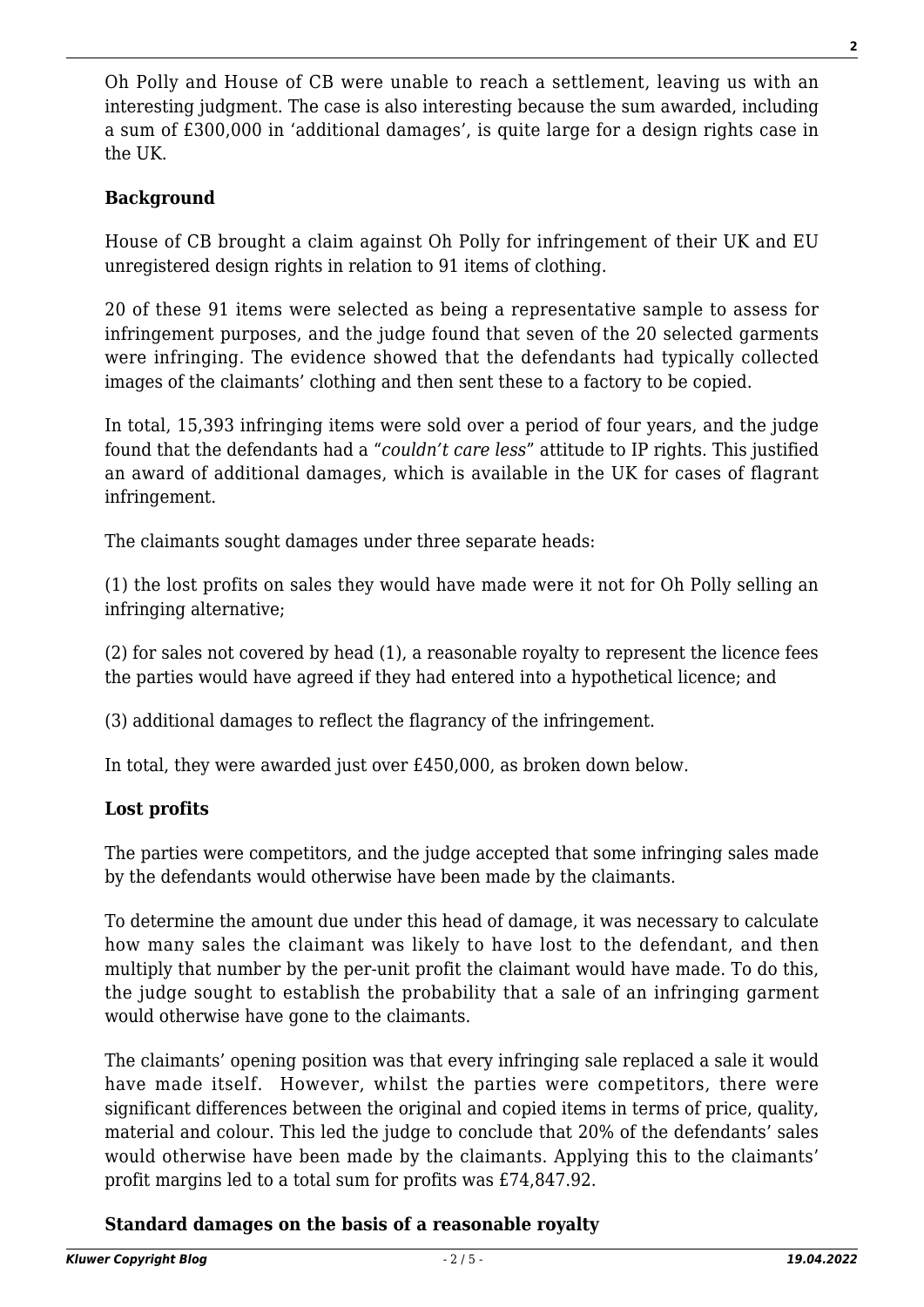For items not covered by the lost profits basis, the claimants sought damages on the basis of a reasonable royalty. This type of damage is calculated on the basis of a hypothetical agreement which the parties would have reached had they entered into a licensing arrangement.

This is a difficult exercise, as the parties' position was – understandably – that they would never have entered into an agreement with each other. Crucial to deciding the terms of the hypothetical licence is the parties' respective bargaining power. In particular, the judge noted that they were competitors, the defendants' evidence suggested that they were not in a position to design their own products, and nor did they have a good alternative source of complete and commercially successful designs.

Taking this into account, the judge arrived at a hypothetical licence, and set out the terms which the parties would, hypothetically, have agreed. He held that the licence fees would have been calculated on the basis of the defendants' net sales revenue, at a royalty rate of 10%. That figure was said to be higher than average for similar licences, but took into account the weak bargaining position of the defendant. The judge also held that the parties would have agreed to a minimum licence fee of £4,000 for each design which was copied, i.e. if no or few items were actually sold.

Applying those licence terms to the volume of infringing items gave a sum under this head of £75,276.64.

#### **Additional damages**

The judge then assessed the sum due as 'additional damages' given the flagrancy of the infringement.

Additional damages do not attempt to put the claimant in the position they would otherwise have been in. They instead aim to deter the defendant, and other potential infringers, by making sure that IP infringements are effectively punished.

The authorities reviewed by the judge showed that there was no clear rule for the amount of additional damages awarded. However, there was authority for awarding damages on the basis of an 'uplift' on the standard damages which had been awarded. Ultimately, the judge awarded an additional £300,000 in damages, representing an uplift of 200% on the standard damages.

The justification for this sum included the flagrancy of the infringement (15,393 items over four years) as well as the defendants' attitude and its approach to its infringing activity. The judge also stressed the importance of punishing the defendants, to deter them and others from infringing again.

#### **Comment**

The judgment serves as a useful reminder that the English courts have tools at their disposal to ensure that IP infringement, particularly on a large scale, will be expensive for the copyist.

In addition to the damages awarded here, the defendant is very likely to be liable for a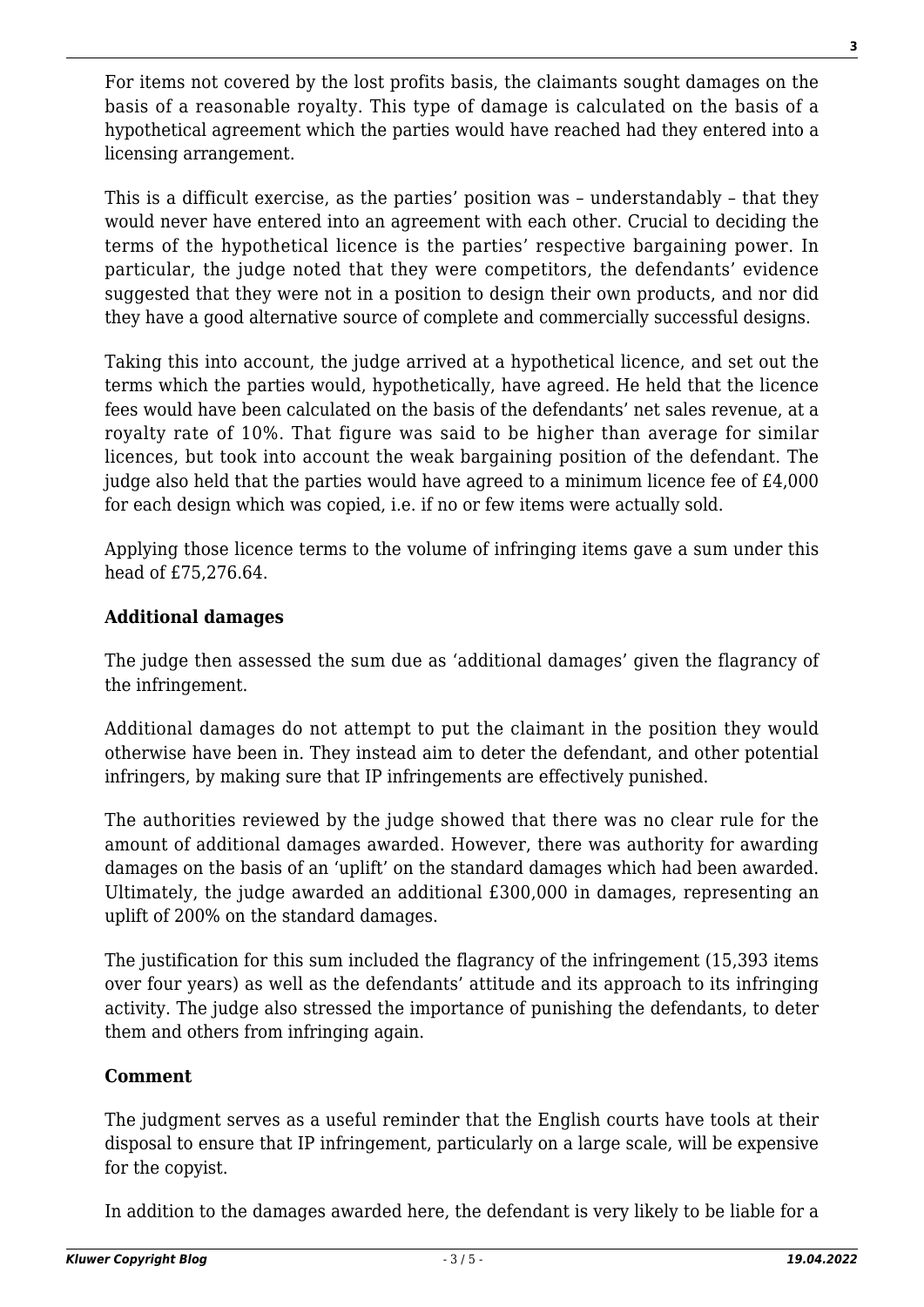substantial part of the claimant's legal costs for the damages enquiry (unless it protected itself with settlement offers which the claimant should have accepted).

Given the complexity of this damages enquiry, those legal costs are likely to be very substantial, and will likely dwarf the £450,000 which was awarded in damages. But as the judge notes, the general message must be that IP infringement does not pay.

*To make sure you do not miss out on regular updates from the Kluwer Copyright Blog, please subscribe [here.](http://copyrightblog.kluweriplaw.com/newsletter)*

## **Kluwer IP Law**

 $\mathcal{L}_\text{max}$ 

The **2021 Future Ready Lawyer survey** showed that 81% of the law firms expect to view technology as an important investment in their future ability to thrive. With Kluwer IP Law you can navigate the increasingly global practice of IP law with specialized, local and cross-border information and tools from every preferred location. Are you, as an IP professional, ready for the future?

#### [Learn how](https://www.wolterskluwer.com/en/solutions/kluweriplaw?utm_source=copyrightnblog&utm_medium=articleCTA&utm_campaign=article-banner) **[Kluwer IP Law](https://www.wolterskluwer.com/en/solutions/kluweriplaw?utm_source=copyrightnblog&utm_medium=articleCTA&utm_campaign=article-banner)** [can support you.](https://www.wolterskluwer.com/en/solutions/kluweriplaw?utm_source=copyrightnblog&utm_medium=articleCTA&utm_campaign=article-banner)



This entry was posted on Tuesday, April 19th, 2022 at 12:14 pm and is filed under [Case](http://copyrightblog.kluweriplaw.com/category/case-law/) [Law](http://copyrightblog.kluweriplaw.com/category/case-law/), [Copyright,](http://copyrightblog.kluweriplaw.com/category/copyright/) [Damages](http://copyrightblog.kluweriplaw.com/category/damages/), [United Kingdom](http://copyrightblog.kluweriplaw.com/category/jurisdiction-2/united-kingdom/)

You can follow any responses to this entry through the [Comments \(RSS\)](http://copyrightblog.kluweriplaw.com/comments/feed/) feed. You can leave a response, or [trackback](http://copyrightblog.kluweriplaw.com/2022/04/19/design-infringement-does-not-pay-english-high-court-sends-message-to-copyists-in-original-beauty-v-g4k-fashion/trackback/) from your own site.